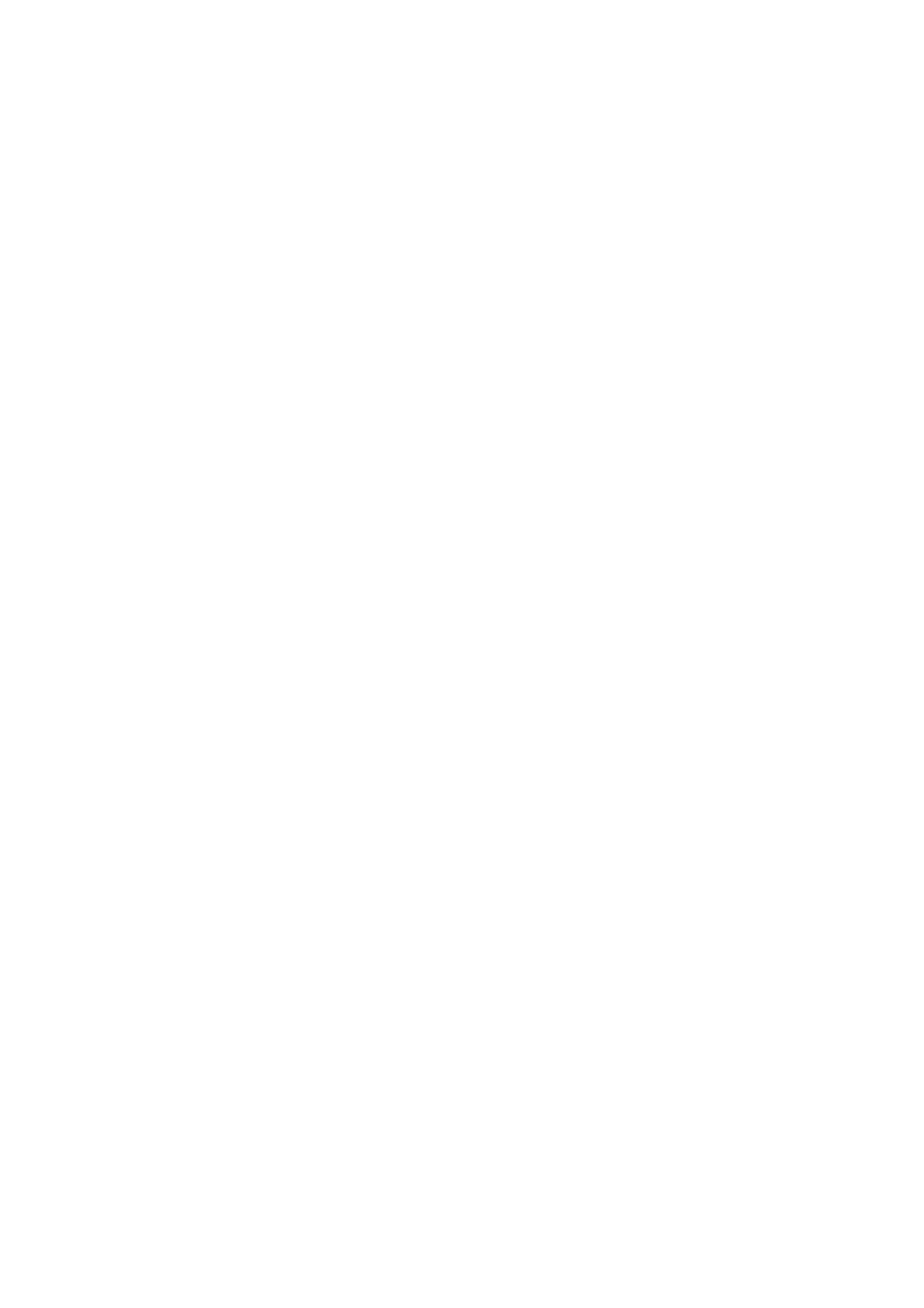Introduced by Mr R W Turner, MP First print



New South Wales

# **Snowy Hydro Corporatisation Amendment (Protect Snowy Hydro) Bill 2006**

### **Contents**

|                                                            | Page |
|------------------------------------------------------------|------|
| Name of Act                                                |      |
| Commencement                                               |      |
| Amendment of Snowy Hydro Corporatisation Act 1997<br>No 99 |      |
| Repeal of Act                                              |      |
|                                                            | 3    |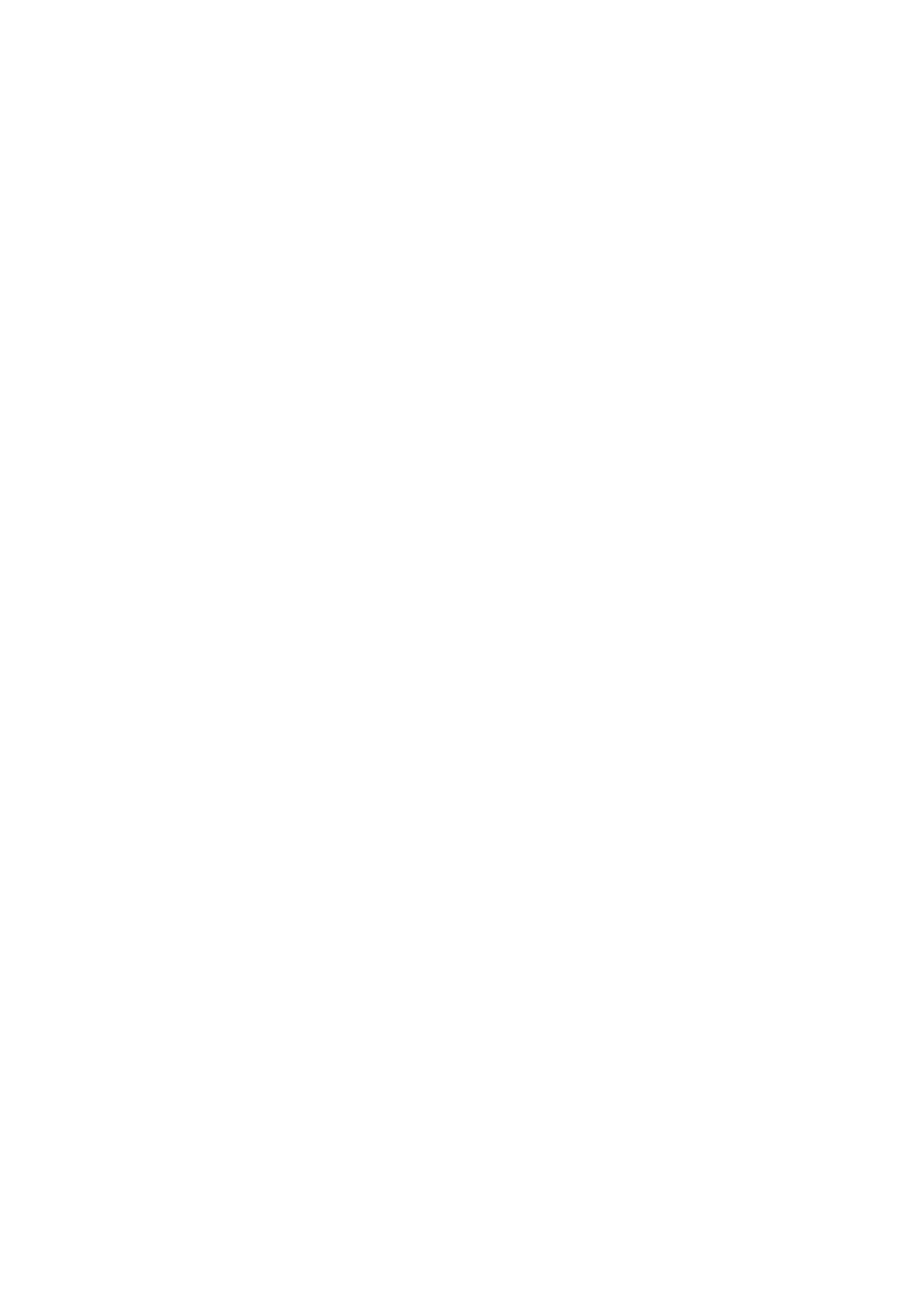

New South Wales

## **Snowy Hydro Corporatisation Amendment (Protect Snowy Hydro) Bill 2006**

No , 2006

#### **A Bill for**

An Act to amend the *Snowy Hydro Corporatisation Act 1997* to prevent the sale or other disposal of shares in Snowy Hydro Limited held by the State of New South Wales without the approval of both Houses of Parliament.